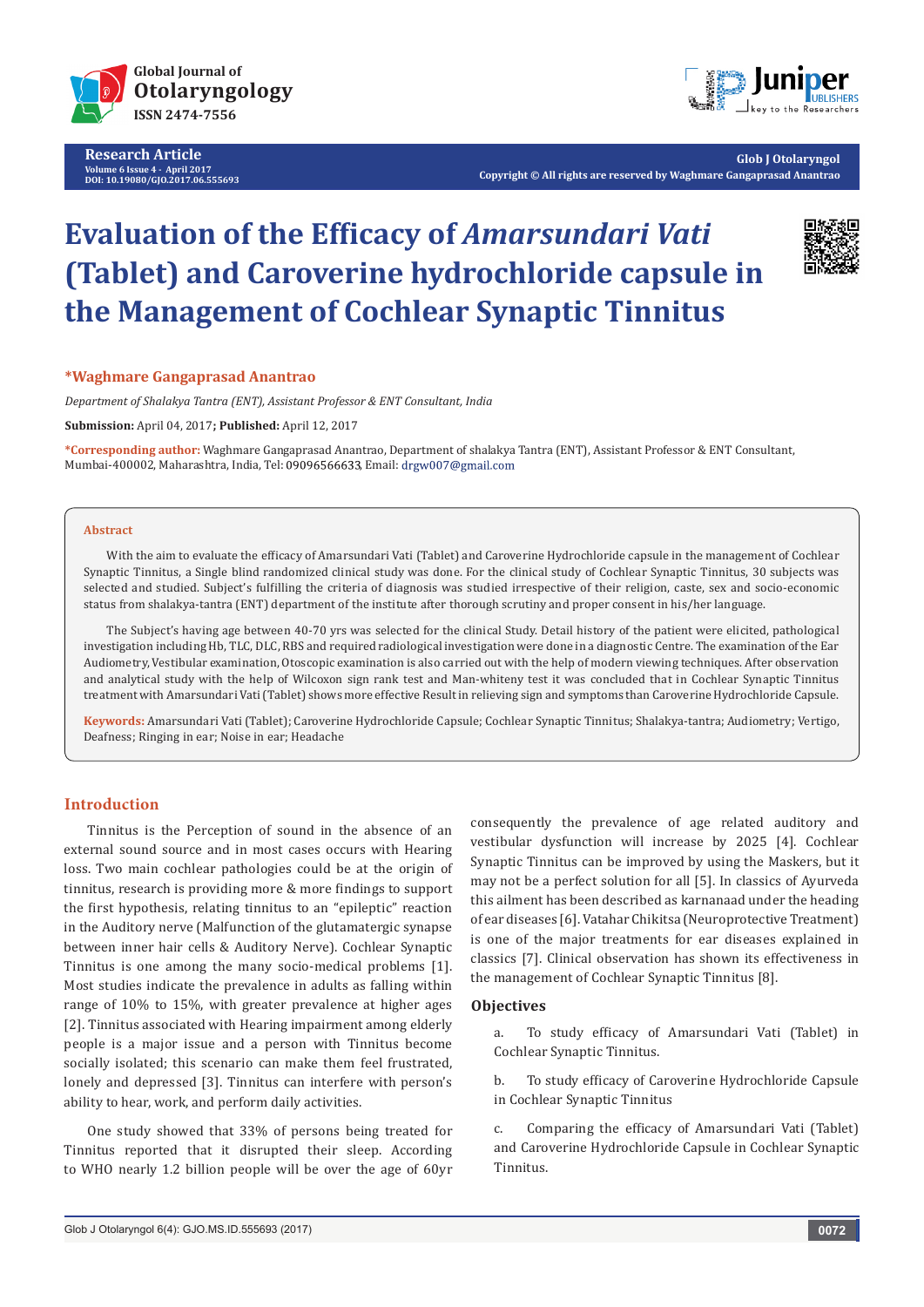# **Hypothesis**

a) H0-Amarsundari Vati (Tablet) and Caroverine Hydrochloride Capsule do not have any effect on Cochlear Synaptic Tinnitus.

b) H1-Amarsundari Vati (Tablet) and Caroverine Hydrochloride Capsule do have any effect on Cochlear Synaptic Tinnitus.

# **Composition of trial drug** [10] (Tables 1& 2)

**Table 1:** Amarsundari Vati (Tablet) Ref. Ayurveda Saar-Sangraha.

# **Material and Methods**

# **Study Design**

Simple random sampling technique comparative clinical study [9]. Patient will be selected from the OPD of department of Shalakya Tantra (ENT), after thorough scrutiny and proper consent.

| S. No | <b>Sanskrit Name</b> | <b>Botanical Name</b> | Family                   | <b>Part Used</b>         | Proportion     |
|-------|----------------------|-----------------------|--------------------------|--------------------------|----------------|
| 1     | Parad                | Mercury               |                          | ٠                        |                |
| 2     | Gandhak              | Sulphur               |                          | $\overline{\phantom{a}}$ |                |
| 3     | Lohabhasma           | Iron                  | $\overline{\phantom{a}}$ | $\overline{\phantom{a}}$ |                |
| 4     | Amalaki              | Embelicaofficinalis   | Euphorbiaceae            | Fruit                    |                |
| 5     | Haritaki             | Terminaliachebula     | Combrataceae             | Fruit                    |                |
| 6     | Bibhitak             | Terminaliabellirica   | Combrataceae             | Fruit                    |                |
| 7     | Sunthi               | Zingiberofficinale    | Zingiberaceae            | Tuber                    |                |
| 8     | Marich               | Piper nigrum          | Piperaceae               | Fruit                    |                |
| 9     | Pippali              | Piper longum          | Piperaceae               | Root                     |                |
| 10    | Vatsanabh            | Aconitum ferox        | Rananculaceae            | Root                     |                |
| 11    | Guda(Cane Sugar)     | Jaggery (English)     |                          |                          | $\overline{2}$ |

#### **Table 2:** Tb.Caroverine Hydrochloride.

| S. No | Ingredient                      | Composition (mg) |
|-------|---------------------------------|------------------|
|       | Caroverine Hydrochloride        | 20mg             |
|       | <b>Equivalent to Caroverine</b> | q.s.             |
|       | Excipients                      |                  |

## **Sample size:**

Group  $A = N1 = 15$ 

Group B=N2= 15

Total=30

## **Grouping: 2 groups**

**i. Group A:** Treatment with Amarsundari Vati (Tablet).

**ii. Group B:** Treatment with Caroverine Hydrochloride Capsule.

## **Posology**

Group A – Oral treatment with Amarsundari Vati (Tablet)

Group B- Oral treatment with Caroverine Hydrochloride Capsule.

## **Treatment Duration**

Group A – Oral treatment with Amarsundari Vati (Tablet) -2 Tablets 2 times a Day for 60 days.

Group B – Oral treatment with Caroverine Hydrochloride Capsule- 2 Capsule 2 times a Day for 60 days.

# **Intervention** (Table 3)

#### **Table 3:** Intervention.

| Grouping           | Group A                                                     | <b>Group B</b>                                                       |  |
|--------------------|-------------------------------------------------------------|----------------------------------------------------------------------|--|
| Sample size        | 15                                                          | 15                                                                   |  |
| Intervention       | Amarsundari Vati<br>(Tablet) (2 Tablets 2)<br>times a Day 1 | Caroverine<br>Hydrochloride<br>Capsule (2 Capsule 2<br>times a Day 1 |  |
| Treatment duration | 60 days                                                     | 60 days                                                              |  |
| Follow up          | After 7 days                                                | After 7 days                                                         |  |

#### **Criteria for assessment**

#### **1) Criteria of inclusion**

a) Patient having Clinical Signs & Symptoms of Cochlear Synaptic Tinnitus.(Ringing/whistling/roaring sound in Ear)

b) Audiometric findings.

**How to cite this article:** Waghmare G A. Evaluation of the Efficacy of *Amarsundari Vati* (Tablet) and Caroverine hydrochloride capsule in the Management of Cochlear Synaptic Tinnitus. Glob J Oto 2017; 6(4): 555693. DOI: [10.19080/GJO.2017.06.555693.](http://dx.doi.org/10.19080/GJO.2017.06.555693) **<sup>0073</sup>**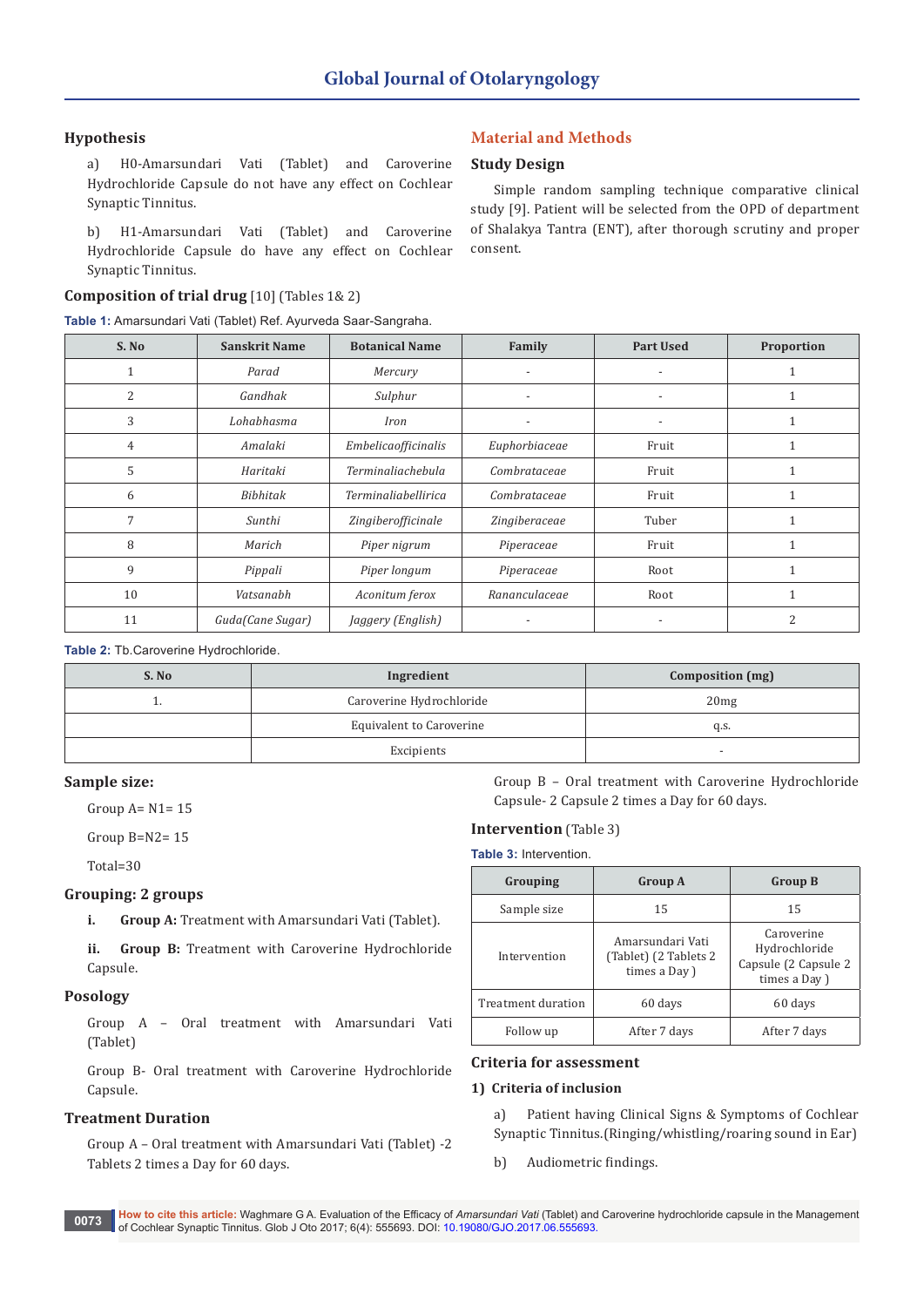c) Age group between 40 to 70 years of either gender having Clinical Signs & Symptoms of Cochlear Synaptic Tinnitus.

## **2) Criteria of exclusion**

a) Subjects suffering from middle ear infectious diseases.

b) Patient having profound hearing loss i.e. hearing loss above 90db.

- c) Patient having perforation to Tympanic Membrane.
- d) Patients having Hypersensitivity to Caroverine.
- e) Patients having Acute Stomach & Intestinal Ulcer.

## **3) Criteria for evaluation**

 Assessment will be done on the basis of improvement in signs & Symptoms of Cochlear Synaptic Tinnitus and from Subjective & Objective parameters of data.

#### **4) Subjective Criteria**

a. Peripheral Vertigo – Alexander's Law (Table 4)

**Table 4:** Peripheral Vertigo- Alexander's Law.

| Grades       | <b>Vertigo</b>                                                    |
|--------------|-------------------------------------------------------------------|
| $1st$ Degree | Present only when subject looks in the direction of<br>fast phase |
| $2nd$ Degree | Present when subject looks straight ahead                         |
| $3rd$ Degree | Present even when subject looks in the direction of<br>slow phase |

#### **5) Objective criteria**

**a. Cochlear Synaptic Tinnitus (Ringing in ear)** - Obtain by hearing thresholds, loudness , pitch , and masking curves of Cochlear Synaptic Tinnitus, computer programs enable all of these measures to be obtained in a single session

- **b. Deafness** Good-man's rule of hearing loss for deafness.
- i. 0-25 db- Normal hearing
- ii. 26-40db mild hearing loss
- iii. 41-55db moderate hearing loss
- iv. 56-70db moderate to severe hearing loss
- v. 71-90db–severe hearing loss
- vi. > 90 db profound hearing loss

# **6) Investigation**

- **a. Pathological**
	- i. CBC
	- ii. ESR
	- iii. RBS
	- iv. Sr. Creatine

v. Sr. Uric acid

# **b. Clinical Investigation**

- i. Rinne's test.
- ii. Weber's test.
- iii. ABC test.
- iv. Audiometry.
- v. Tympanometry.
- vi. Otoacousticemmision Test.
- vii. Auditory brain stem response.
- viii. Electrocochleography.
- ix. Neuropsychological Test.

## **c. Radiological**

- a) X-Ray Mastoid Bone –Schuller's View.
- b) CT / MRI -Temporal Bone.

# **Results and Discussion**

In the Group A the Mean Vertigo was observe to be 1.625 before treatment that reduced to 1.558 after treatment (p value >0.05), the Mean Cochlear Synaptic Tinnitus was observe to be 2.5 before treatment that reduced to 0.6652 after treatment (p value <0.05), the Mean Deafness was observe to be 2.467 before treatment that reduced to 0.7089 after treatment (p value <0.05). In the Group B the Mean Vertigo was observe to be 1.500 before treatment that reduced to 1.400 after treatment (p value >0.05), the Mean Cochlear Synaptic Tinnitus was observe to be 2.333 before treatment that reduced to 1.1258 after treatment (p value <0.05), the Mean Deafness was observe to be 2.300 before treatment that reduced to 1.067 after treatment (p value <0.05).

To examine either the groups differs from each other significantly or not, further data are treated by Mann whiteny U score test. For Vertigo the mean difference in value in group A was  $0.06667$  while that in Group B was  $0.1000$  (p value  $>0.05$ ). For Cochlear Synaptic Tinnitus the mean difference in value in group A was 1.7658 while that in Group B was 0.9667(p value <0.05). For Deafness the mean difference in value in group A was 1.767 while that in Group B was  $1.233$  (p value <0.05).

# **Conclusion**

In this series, 30 patients of Cochlear Synaptic Tinnitus were studied, no any difference in sex ratio is found i.e. both male to female ratio is equal, 63.33% patients belonging to Hindu religion, maximum number of patient are educated up to mid school and high school i.e. 26.66% each. 70% of patients are from lower socio-economic level, 60% patient were suffering from Cochlear Synaptic Tinnitus since more than 5 yrs, 71.66% patient were having kaphavatajprakriti, 38.33% patient were having mandagni, 68.33% patients were taking sheet gunatmaka